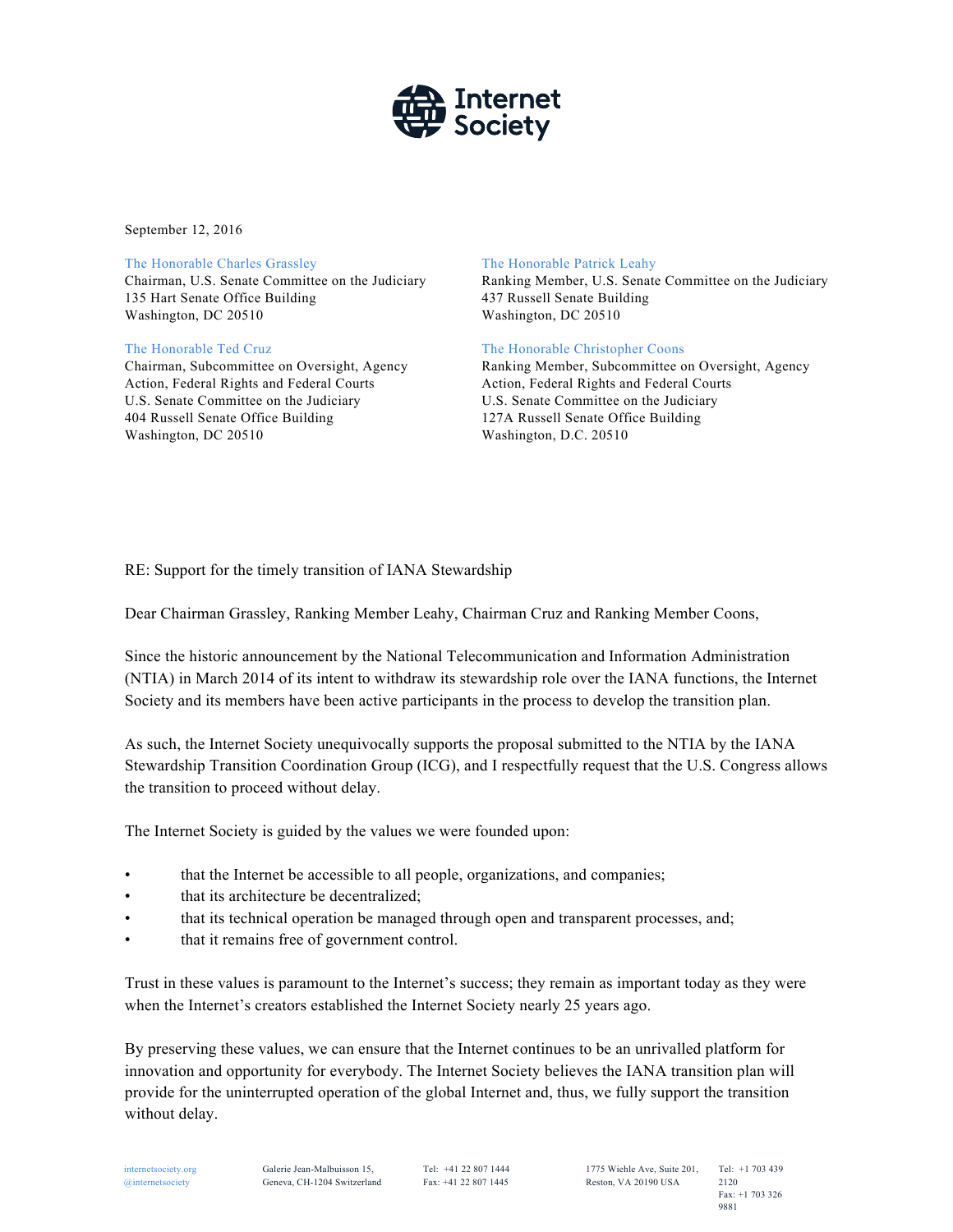

It is crucial to understand what the IANA functions are, and equally important to understand what they are not. The IANA functions are, by design and by function, invisible to the average Internet user. They are very technical in nature, and relate to the Internet's naming and numbering system. They form a part of "how the Internet works", and not "how the Internet is used". In fact, the scope of these functions is very narrow – the IANA functions should not be equated with the Internet as a whole. Legitimate public policy issues like net neutrality, censorship, and human rights are being addressed elsewhere, and are not part of this discussion.

While the positive impact the Internet has had on the economy and well-being of the 3.5 billion people who use it is practically unrivalled in human history, it has existed – and succeeded – without government regulation or excessive intervention from its beginnings. This will not change after the transition. In fact, the relative power held by governments within ICANN will actually decrease as the role of the private sector, civil society, the technical and security communities, and end users will be enhanced. Governments will be but one stakeholder among many, with no more or no less power than any of their counterparts.

Within the new oversight structure, the interests of the United States with regard to the technical operation of the key Internet domain name functions will be represented through participation in the Governmental Advisory Committee (GAC) of ICANN. And, numerous U.S.-based private sector entities, nongovernmental institutions and groups representing end users will continue to actively advocate for their interests within ICANN.

While work to develop the IANA transition proposal began in March 2014 with the NTIA's historic announcement, its roots date back to the early days of the commercial Internet. The intent to transition the oversight of these technical Internet functions began when ICANN was created in 1998. That bipartisan intent continued over nearly 20 years and through numerous administrations in Washington until the U.S. Government (and the global Internet community) decided it was time to complete the transition.

The Internet Society sees no reason to delay or to block the transition now. In fact, any delay would add a degree of instability and make the prospect of government control of the Internet more likely, not less. It would be a false signal to those countries that have been advocating for an enhanced role for governments in the management of the Internet that the U.S. Government does not believe that this technology works as designed, and that the multistakeholder model of Internet governance that the U.S. has supported and promoted for decades has failed.

We also risk alienating our allies in the process – the like-minded nations that have stood by the longstanding bipartisan view of the U.S. Government that this transition should happen – if it does not go ahead as planned. In essence, it would tell the global Internet community that the United States does not fully support the multistakeholder model

Moreover, a delay or derailment of the transition plan creates the real risk of detrimental consequences in the future from the creation of parallel DNS systems and splinter networks that would fragment the Internet, weakening its ability to operate and further detracting from its global nature.

In our expert capacity, based on years of global experience in the Internet ecosystem, we are confident that the time for the transition is now and that the safeguards, processes, and mechanisms put forward in the IANA transition plan provide the right way to do it. The interests of all stakeholders, including the United